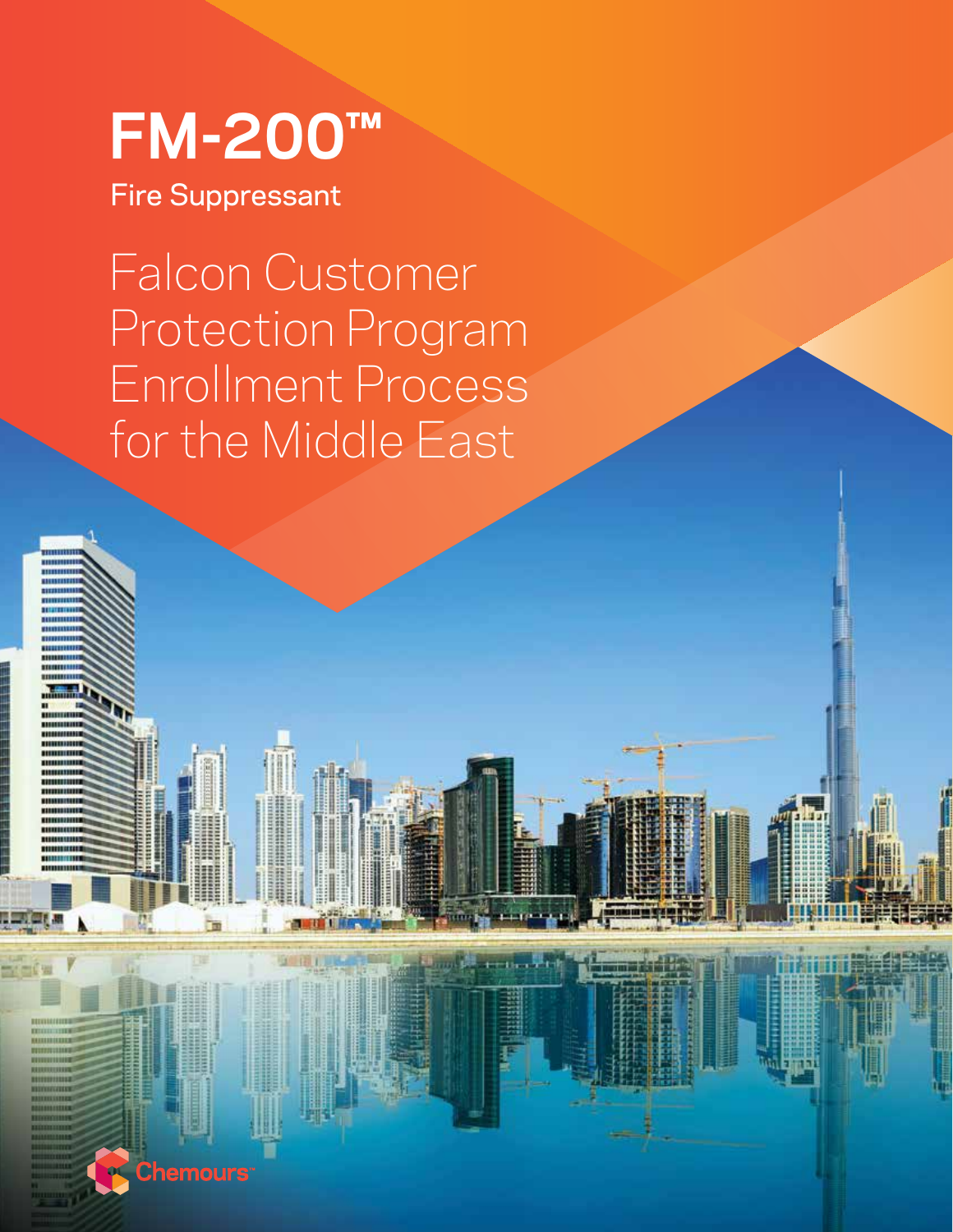

# **The FM-200™ Falcon Customer Protection Program: Double the Peace of Mind.**

You know the best reasons to choose a FM-200™ fire suppression system from Chemours. It's the fastest fire protection system you can buy. It won't damage the equipment it's supposed to protect. It's safe for people and environmentally sustainable. It requires a minimum of space in your facility. It minimizes costly downtime in the event of fire, and it's still the most cost-effective clean agent fire protection solution.

In fact, it's so valuable that you should have the peace of mind that the uncertainty around environmental regulation will not affect your FM-200™ system, on top of the peace of mind provided by the system itself.

The FM-200™ Falcon Customer Protection Program for the Middle East\* gives you that peace of mind with a 20 year supply warranty for the clean agent inside your FM-200™ system.

The Falcon Customer Protection Program is free to join and eliminates any potential questions around the performance of the system or the length in time in which it can be used. By entering the program, you protect your investment in the system that's already protecting your most valuable assets.

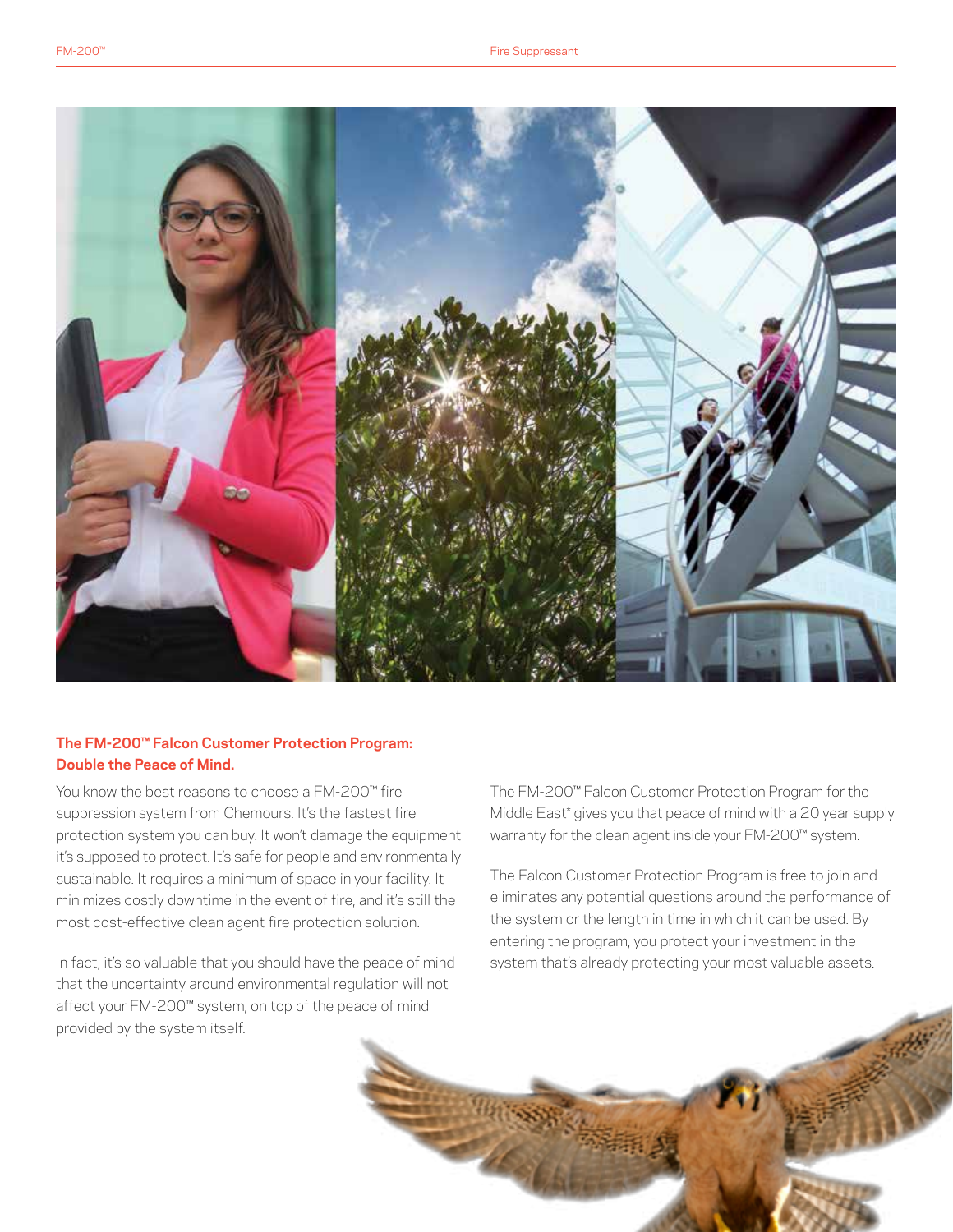

# **FM-200™ Proven Protection – Yesterday, Today, and Tomorrow**

The FM-200™ Falcon Customer Protection Program is the final piece of the package that makes FM-200™ the most cost-effective clean agent fire suppressant choice for new construction, major renovations, and Halon replacement projects.

To get your 20 year warranty, follow these simple steps:

- 1. Ensure the system specified is from a genuine FM-200™ authorized manufacturer/installer. The warranty is only available on systems from authorized manufacturers/installers.
- 2. Once the system is installed, complete the registration requirements detailed in the warranty agreement document.
- 3. Send the completed documents to Chemours within 30 days of final system commissioning to apply for inclusion in the FM-200™ Falcon Customer Protection Program (bashar.abu-sitta@chemours.com).
- 4. Chemours will acknowledge receipt of your application.
- 5. Ensure you have a service and maintenance agreement with an authorized FM-200™ manufacturer/installer in accordance with the conditions set out in the warranty agreement.
- 6. Ensure that if a system refill is required during the period of the warranty that a genuine FM-200™ product is used.
- 7. Keep records of all service and maintenance visits, and any system refills, required during the period of the warranty.

Once completed, you can enjoy the peace of mind that your most valuable assets are protected for at least the next 20 years by the world's most widely specified waterless fire suppressant.